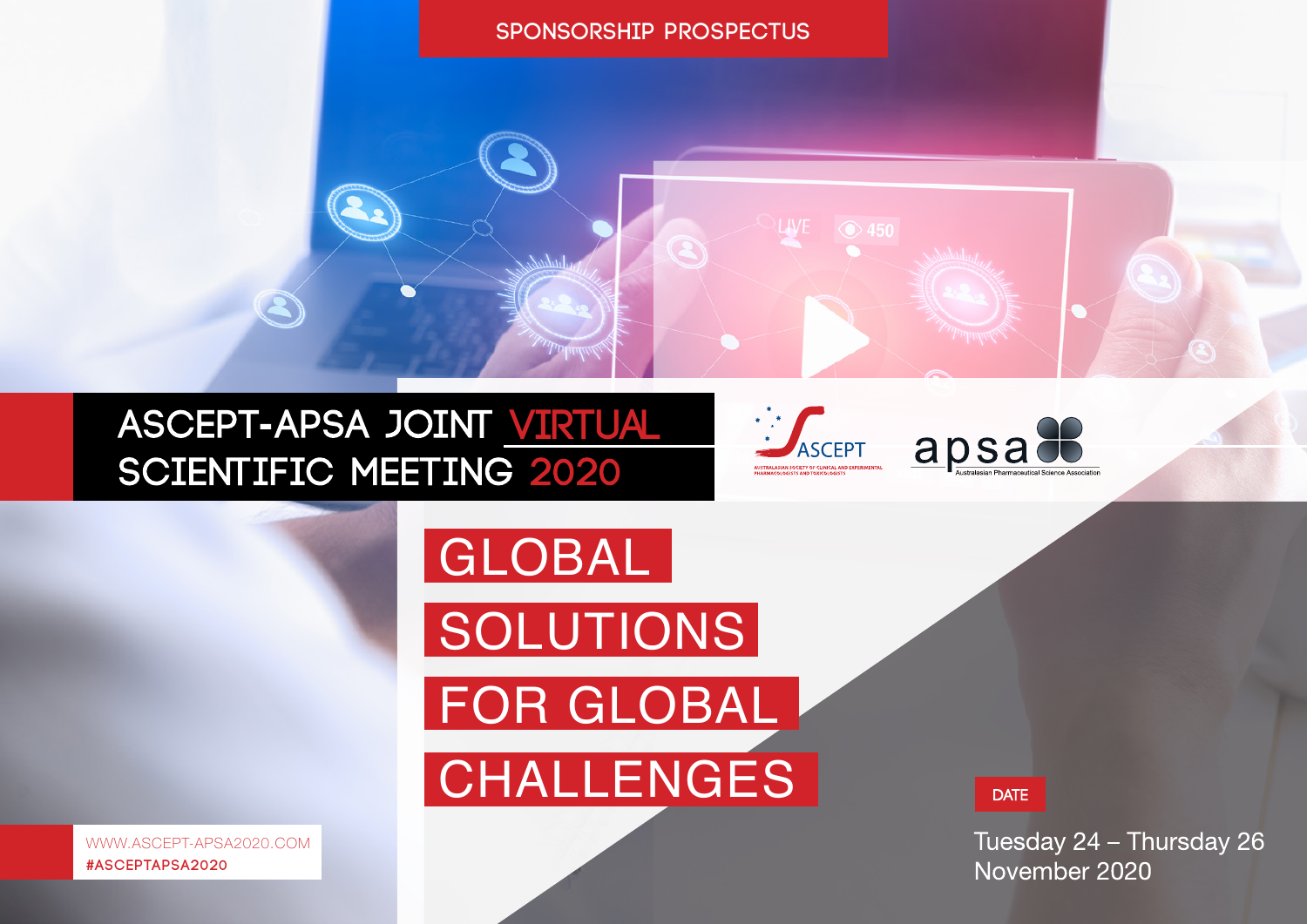## **ASCEPT-APSA JOINT VIRTUAL SCIENTIFIC MEETING 2020**



### **AUSTRALASIAN SOCIETY OF CLINICAL**

### AND EXPERIMENTAL PHARMACOLOGISTS AND **Toxicologists (ASCEPT)**

ASCEPT is the professional and independent society in Australia and New Zealand for those with expertise in the use and toxicity of medicines and chemicals. ASCEPT is a member-based organisation and membership comprises clinicians, pharmacologists, toxicologists, pharmacists and scientists.

Established in 1966, ASCEPT is affiliated with the International Union of Basic and Clinical Pharmacology (IUPHAR) and the International Union of Toxicology (IUTOX). ASCEPT has hosted International Congresses of Pharmacology (in 1987 and 2004) and Toxicology (in 2001 and 2004), and the South East Asian Western Pacific Regional Meeting of Pharmacologists (SEAWP-RMP) in 2007.

The Society values its members and provides high-quality scientific meetings. It also recognises the achievements of its members by awarding prestigious Society prizes including the Rand Medal, the ASCEPT Lecturer and the ASCEPT Achievement Award, as well as student prizes and early career awards. As we look to the future it is an exciting and challenging time for our professions, and the Society will continue to enhance our national and international reputation through its work. ASCEPT continues to attract new members from Australia and New Zealand as well as from international universities, independent research centres, governments and health services.

### **Australas ian Pharmaceutical Science**

### **Association (APSA)**

The Australasian Pharmaceutical Science Association (APSA) is a professional society for individuals with an interest in the pharmaceutical sciences and their practice. The Association strives to promote and advance the study and application of the pharmaceutical sciences and to facilitate the exchange of information and experiences between pharmaceutical scientists, pharmacy practice researchers and pharmacy education experts in Australasia. APSA also aims to promote its own education arm and to foster early career researchers through dedicated symposia at our annual conferences. APSA is a member organisation of the International Pharmaceutical Federation (FIP), a global federation representing pharmacists and pharmaceutical scientists worldwide.

Membership is drawn from the Pharmacy Schools of Australia and New Zealand, the pharmaceutical and biotechnology industries, and associated government departments. Regular annual conferences and short courses provide a forum for presentation of research and development applications from all branches of the pharmaceutical sciences, pharmacy practice and pharmacy education. APSA recognises excellence by providing several competitive awards for members at varying stages of their scientific careers. The APSA medal is our association's highest award to recognize excellence and lasting contribution to the pharmaceutical sciences, pharmacy practice and/ or pharmacy education. In addition, in recognition of the valuable contribution of our student and early career researchers, APSA provides forum, travel grants and prizes.

### **Who is attending?**

This virtual meeting will bring together leading national and international researchers, academics, clinicians and educators in the fields of:

- clinical and experimental pharmacology
- pharmaceutical sciences
- clinical and experimental toxicology
- clinical pharmacy
- health services research
- medicines regulation and clinical research
- quality use of medicines
- **■** drug delivery, drug formulation and drug delivery research
- higher education and learning
- bioavailability and bioequivalence study design and assessment, preparation and review of regulatory dossiers.

### **We would be delighted to discuss any**

### SPONSORSHIP OPPORTUNITIES.

**If these sponsorship opportunities do not meet your requirements, but you would like to support the virtual meeting, please do not hesitate to contact the meeting secretariat:**

### expert events Professional conference organise

**Email:** ascept-apsa2020@expertevents.com.au **Phone:** +61 7 3848 2100 Post: PO Box 351, Hamilton Central, Qld 4007 Australia **Website:** www.ascept-apsa2020.com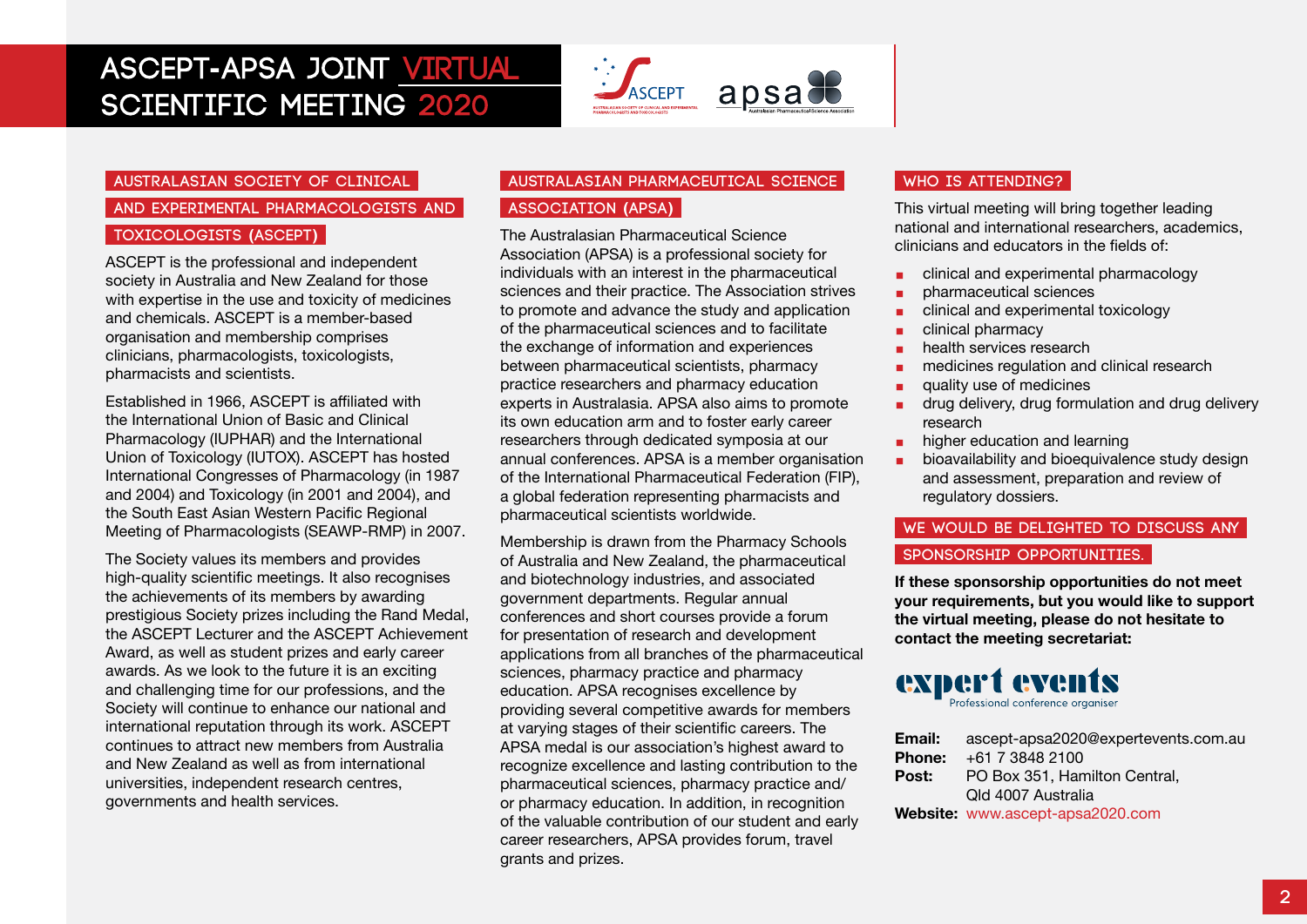### **Platinum SPONSOR AUD \$2,500**

This is an opportunity to be named as the sponsor of one of the keynote speaker presentations (subject to agreement by the speaker).

### **Sponsor acknowledgement**

- on the meeting website (with hyperlinks to company website)
- on the meeting registration site (on the final thank you page)
- in three emails to the marketing database promoting the virtual meeting
- in one email to registered delegates one week prior to the virtual meeting
- on the virtual meeting platform
- on the PowerPoint slide acknowledging sponsors during the meeting opening and closing sessions.

### **Advertis ing**

Banner advertisement at the top of the virtual meeting platform (artwork to be provided by sponsor to the specifications supplied).

Opportunity to have two pop up notifications/announcements, of up to 30 words each, appear on the virtual meeting platform (content to be approved).

Opportunity to include a downloadable flyer and a five minute video presentation in the virtual meeting platform.

### **Registration**

Three complimentary meeting registrations.

### **SILVER sponsor AUD \$1,000 BRONZE sponsor**

This is an opportunity to be named as the sponsor of one of the symposia, oral paper or poster sessions.

### **Sponsor acknowledgement**

- on the meeting website (with hyperlinks to company website)
- in two emails to the marketing database promoting the virtual meeting
- in one email to registered delegates one week prior to the virtual meeting
- on the virtual meeting platform
- on the PowerPoint slide acknowledging sponsors during the meeting opening and closing sessions.

### **Advertis ing**

Opportunity to include a downloadable flyer in the virtual meeting platform.

### **Registration**

### **GOLD SPONSOR AUD \$1,500**

This is an opportunity to be named as the sponsor of one of the symposia, oral paper or poster sessions.

### **Sponsor acknowledgement**

- on the meeting website (with hyperlinks to company website)
- in two emails to the marketing database promoting the virtual meeting
- in one email to registered delegates one week prior to the virtual meeting<br>■ on the virtual meeting platform
- on the virtual meeting platform
- on the PowerPoint slide acknowledging sponsors during the meeting opening and closing sessions.

### **Advertis ing**

Opportunity to have one pop up notification/announcement, of up to 30 words, appear on the virtual meeting platform (content to be approved).

Opportunity to include a downloadable flyer in the virtual meeting platform.

### **Registration**

Two complimentary meeting registrations.

### **AUD \$500**

### **Sponsor acknowledgement**

- on the meeting website (with hyperlinks to company website)
- in one email to the marketing database promoting the virtual meeting
- in one email to registered delegates one week prior to the virtual meeting
- on the virtual meeting platform
- on the PowerPoint slide acknowledging sponsors during the meeting opening and closing sessions.

### **Advertis ing**

Opportunity to include a downloadable flyer in the virtual meeting platform.

One complimentary meeting registration.